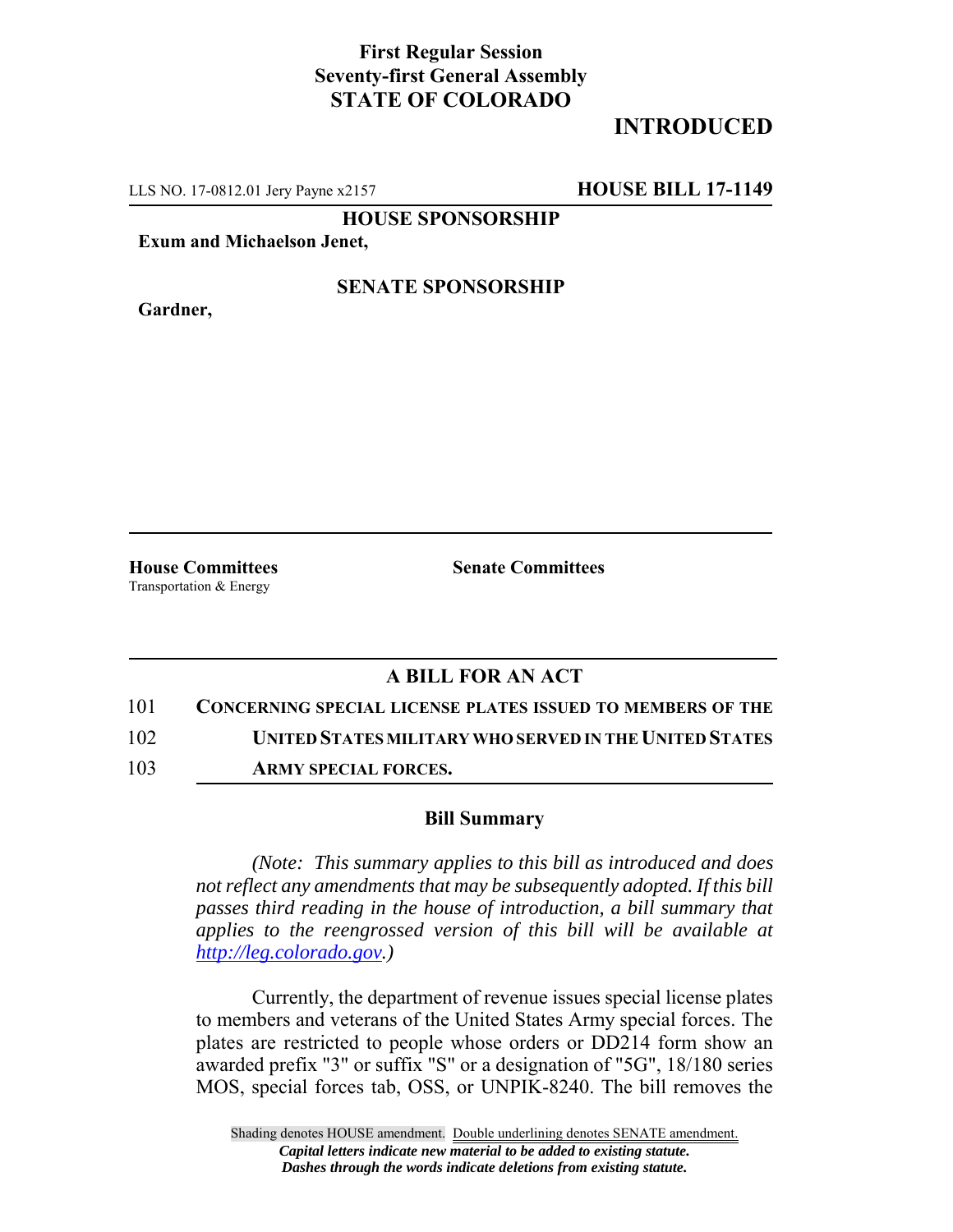ability to get the special license plate based on an awarded "S" suffix.

*Be it enacted by the General Assembly of the State of Colorado:*

 **SECTION 1. Legislative declaration.** (1) The general assembly hereby declares that the United States Army special forces license plate is intended to honor the unique, demanding, and dangerous service that special forces represent. Therefore, only qualified special forces soldiers should be eligible to receive this plate.

 (2) The general assembly hereby finds that, upon completing special forces training, soldiers were awarded the suffix "S" to identify them as qualified special forces. Yet during the past decade, battalion commanders have been giving out the suffix "S" to support soldiers. These soldiers work in areas such as medical support, logistical support, and communications support. This was done to be able to identify them and keep them in the special forces operational community. Because of this change in practice, the suffix "S" no longer denotes qualified special forces soldiers.

 **SECTION 2.** In Colorado Revised Statutes, 42-3-213, **amend**  $17 \quad (18)(b)(II)$  as follows:

 **42-3-213. License plates - military veterans - rules - retirement.** (18) **Honorably discharged, retired veteran, or active member of the United States Army special forces.** (b) Beginning January 1, 2008, a natural person who has received an honorable discharge or is an active or reserve member of the United States Army special forces may use a United States Army special forces license plate. When applying for such a license plate, an applicant shall submit:

25 (II) Orders or a DD214 form that shows an awarded prefix "3"  $\sigma$ r